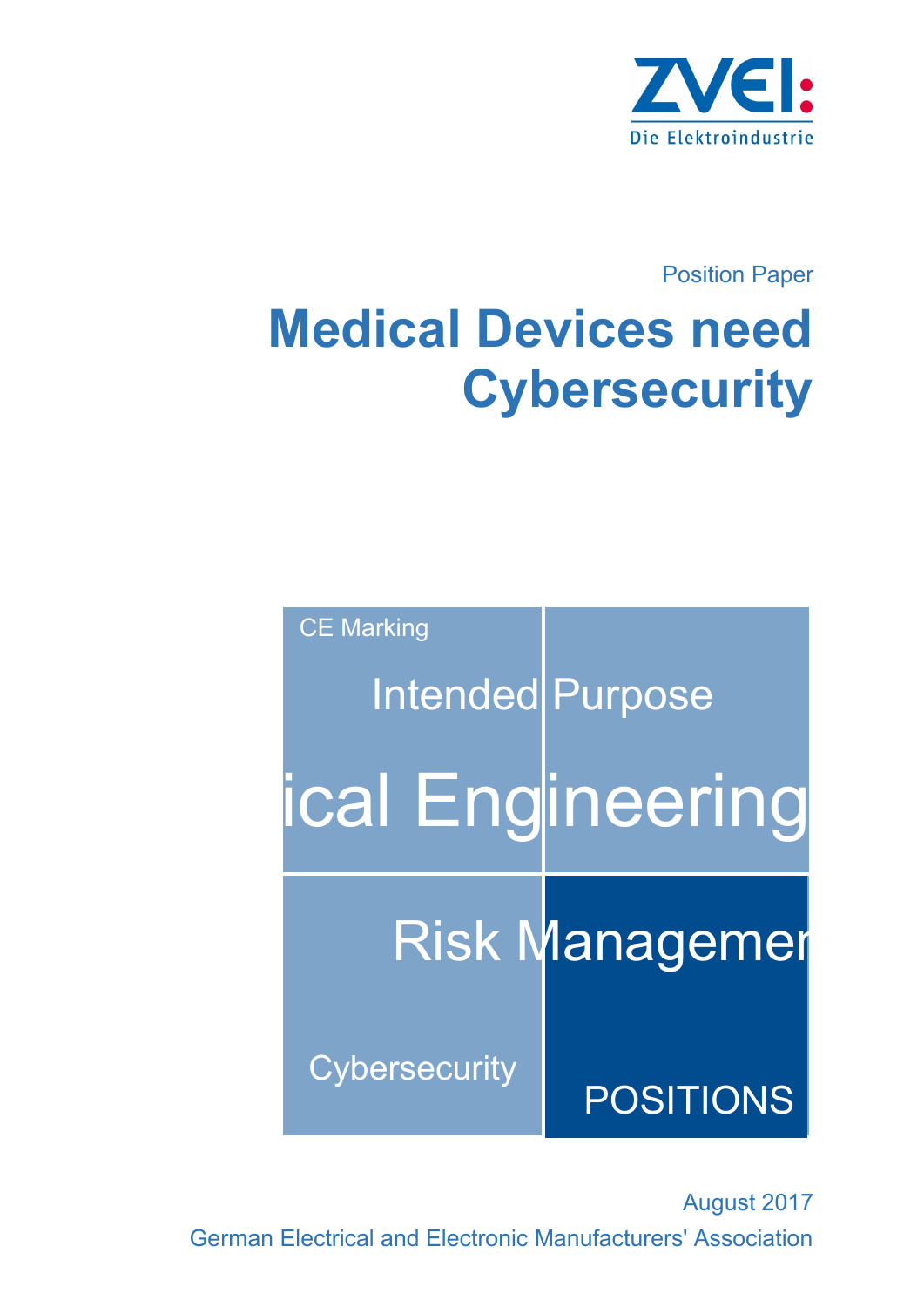## **Connected medical devices**

Medical devices and systems in hospitals and medical practices are commonly integrated in IT networks to enable data transmission and reception and to facilitate IT-based processes. Moreover, many devices need a permanent internet connection for operation and maintenance purposes. Hence, cybersecurity requirements need to be consistently addressed throughout.

Connectivity will continue to transform healthcare in the years to come. As digitization proceeds, software is likely to become an increasingly important component of medical devices, calling for increasingly sophisticated software programming, testing, implementation, and after sales service. As healthcare interconnectivity and digital transformation proceeds, the cybersecurity attributes of medical devices and systems will require continuous scrutiny and further development. Manufacturers can do this – but only in the intended operating environment and when used for the intended purpose. The key elements involved are set out in the following.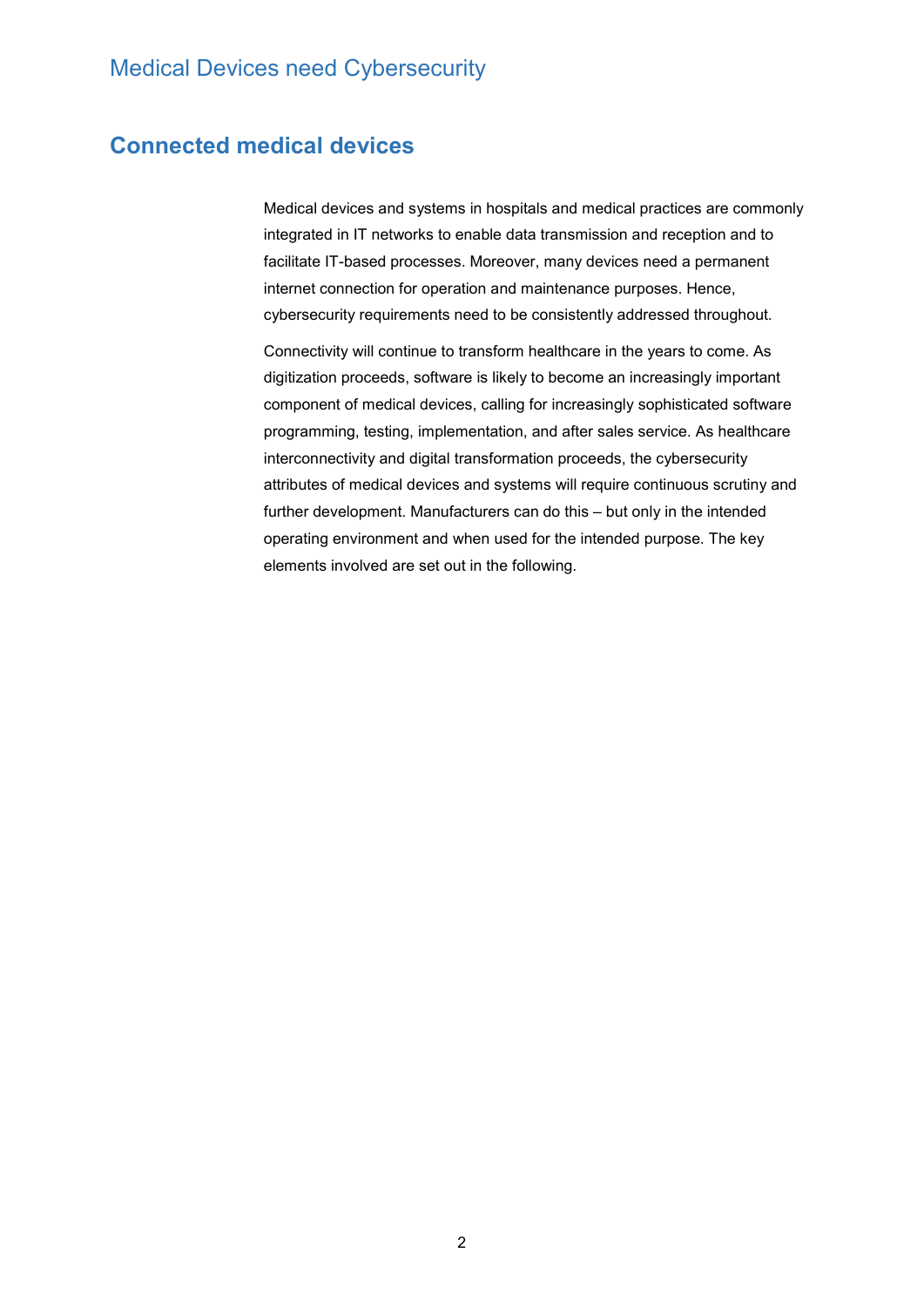### **1. Cybersecurity is an integral requirement for medical devices**

Cybersecurity encompasses all the technical (hardware and software) and organizational measures required to protect medical devices from attack and unauthorized access. This includes both the integration of the device in existing hospital IT architecture and the features of the device itself. A lot is at stake. Unauthorized access or unintended operation may result in medical device data, services and software being disclosed, manipulated, damaged or deleted to the point where the medical device is no longer fit to meet its intended purpose.

These threats can be counteracted by implementing cybersecurity measures designed to respond to different levels of risk so as to protect the confidentiality, integrity and availability of the data, communication and functional features of the medical device.

#### **2. Cybersecurity throughout the product life cycle**

Medical device cybersecurity must be guaranteed throughout the product life cycle. This includes routine cybersecurity specifications and testing in the development and production process. The organizational readiness of a company in terms of cybersecurity is therefore crucial to the consistent and comprehensive cybersecurity and reliability of a product. CE marking of medical devices addresses cybersecurity aspects at every stage from product develop ment to production and installation at the customer's premises. The current state of the art is addressed and medical devices are consistently upgraded to meet the latest standards. The state of the art necessarily continues to develop and advance. Similarly, awareness of new threats and risks needs to be addressed in product stewardship efforts.

Industry associations, the research community and official agencies need to engage in ongoing dialogue with each other. Industry associations can amplify the results of this process by issuing sector recommendations.

The ZVEI actively supports the efforts of the German Federal Office for Safety in Information Technology (BSI) to establish recommendations for measures to be implemented by manufacturers for enhanced cybersecurity in the product life cycle.

Measures to improve security levels and in particular to fix existing vulnerabilities in cybersecurity should be actively offered to all device and system users as soon as possible. Patching and upgrading to improve the security levels of already installed devices should be viewed as a separate task.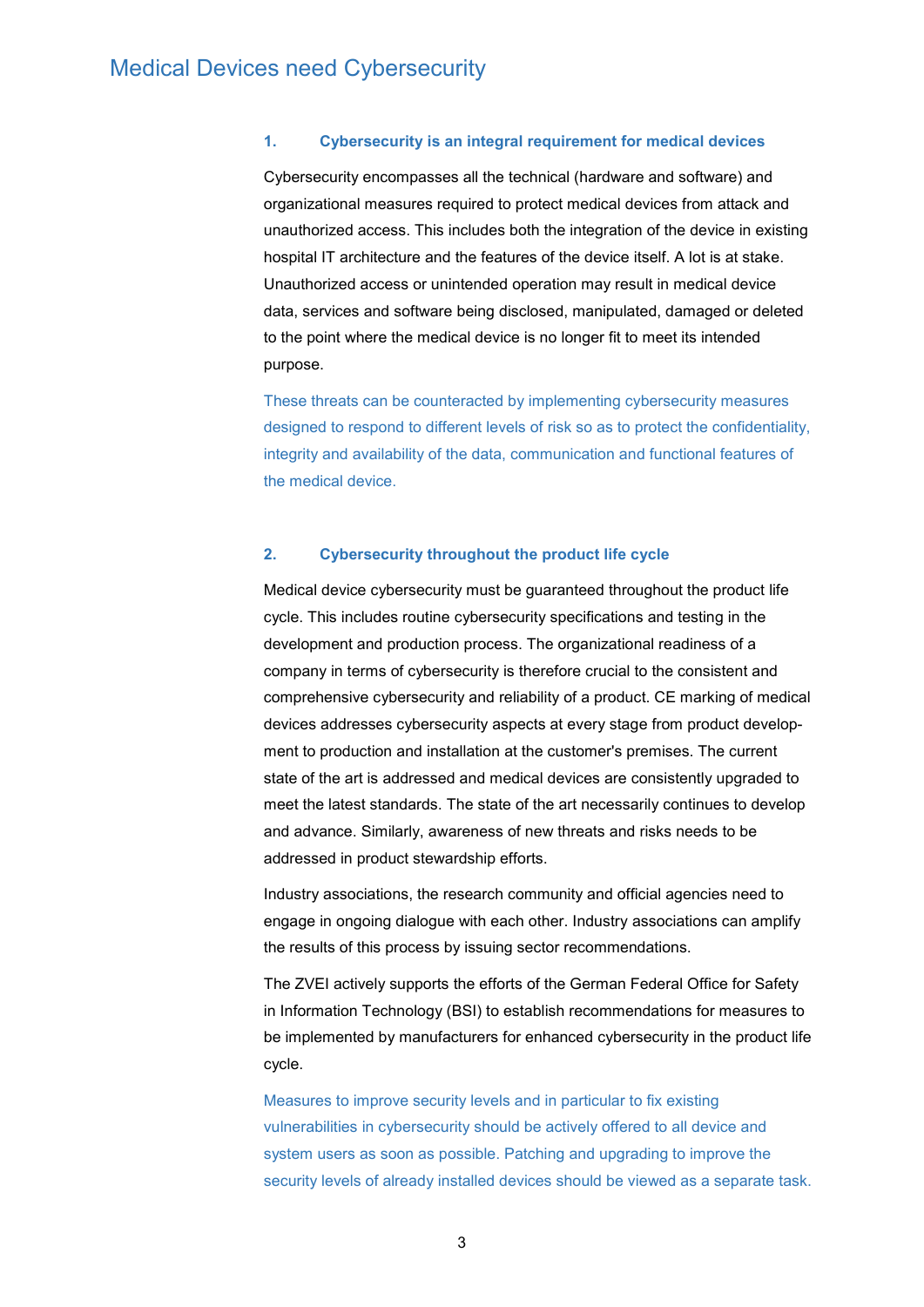#### **3. Cybersecurity is a system-wide challenge**

Medical device cybersecurity cannot be the sole responsibility of manufacturers. Apart from making sure medical devices are secure, cybersecurity also calls for appropriate security measures in the operating and network architecture in which the medical devices are employed. In addition, users should practice security-aware behavior and observe the recommendations of medical device manufacturers. Manufacturers support users in this task.

Manufacturers, professional medical users – and to an increasing extent, patients as well – must act together to ensure safe operation.

#### **4. Information-sharing and knowledge transfer**

Manufacturers should develop processes allowing them to obtain and act on information from users, researchers or other stakeholders about security vulnerabilities or new hazards. A joint information pool of medical device manufacturers can help to ensure that any such information is shared quickly so that all parties concerned can take appropriate corrective action swiftly.

Structured information-sharing with official agencies and healthcare stakeholders, e.g. via UP KRITIS (a public-private partnership for protection of critical infrastructures in Germany), can contribute to further improvement of security levels. Joint analysis of security risks and the underlying hardware and software systems also forms a sound basis for joint development of norms and standards as part of a security architecture.

Medical device manufacturers should therefore seek regular dialogue with users on cybersecurity issues. The insights thus obtained should feed back into product development and product stewardship.

#### **5. Identifying unavoidable risks**

CE marking for medical devices involves risk analysis including cybersecurity factors, based on the intended purpose of the device and its probable use in practice. Manufacturers must make users aware of any operational risks identified in this process that cannot be excluded by modifying device design.

Manufacturers are also required to propose ways to prevent or reduce risks in product manuals and during device training.